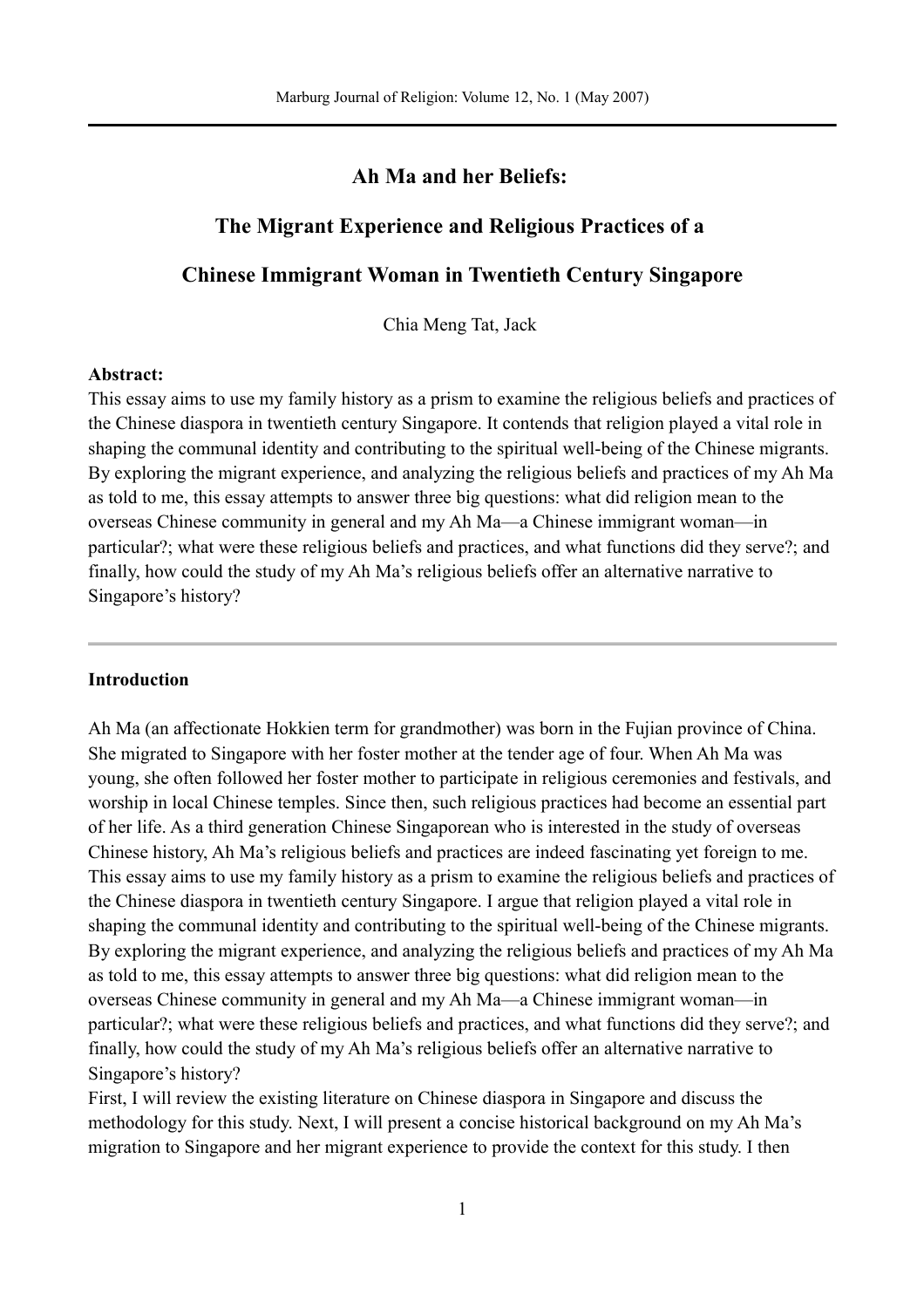discuss the meaning of religion and its communal and spiritual functions amongst the overseas Chinese community. Finally, I situate my Ah Ma's narrative within the national discourse, and conclude that religion entails a sense of community and spirituality for a Chinese immigrant woman in twentieth century Singapore.

### **Literature Review and Methodology**

There are huge amounts of literature, both in English and Chinese language, available on the history of overseas Chinese in Singapore. Yen Ching-hwang and C. F. Yong, two historians on overseas Chinese history, offer valuable insights on the history of Chinese diasporic community in Singapore. Yen's two books, *Class Structure and Social Mobility in the Chinese Community in Singapore and Malaya, 1800-1911 i* and *Studies in Modern Overseas Chinese Historyii*, and Yong's *Chinese Leadership and Power in Colonial Singapore<sup>iii</sup> discuss the importance of Chinese* associations and organizations among the overseas Chinese community. However, these three books did not explore the religious beliefs and organizations established by the Chinese migrants. Wang Gungwu, an eminent historian in Chinese history, published several influential books on the history of overseas Chinese. Wang's *China and the Chinese Overseas*, a collected volume of sixteen essays, and his recent book *Don't Leave Home: Migration and the Chinese*, deal with both the history of overseas China in historical perspective and the contemporary themes on overseas Chinese.*iv* However, Wang did not attempt to examine the religious beliefs and practices of the overseas Chinese community.

Maurice Freedman's *The Study of Chinese Society: Essays* provides a useful preliminary study of the Chinese diasporic community. He argued that the Chinese migrant community in Singapore "lived with a double framework" and were "dependent both on China and on the colonial plural society of which they were numerically the greater part".<sup>*v*</sup> For this reason, the Singapore Chinese had maintained a religious system that was recognized "as characteristically Chinese", and which had been "affected by religious changes in the homeland".*vi* In his book *Ocean gods: Chinese sea god worship and socio-economy* (*Haiyang shenling: Zhongguo haishen xinyang yu shehui jingji*), Wang Rongguo points out that migrants brought along their religious beliefs and practices into the foreign lands. As they settled in the new environment, they started building temples, which symbolically functioned as their pillar of "spiritual support".*vii* The recent edited volume *Folk Culture and Chinese Community* (*Minjian wenhua yu Huaren shehui*) published by the Singapore Society of Asian Studies, which consists of eleven essays, explores the culture, business, and religion of the overseas Chinese community in Singapore and beyond.*viii* However, the essays that examine the religious beliefs of the Chinese community are overly focused on the temples and organizations, and neglected the beliefs and practices of the individual migrants.

From the literature review, it seems that on one hand, most of the representative writings on the history of overseas Chinese in Singapore tend to overlook the religious aspect of the migrants. On the other, while some of the previous studies attempted to study the religions of the Chinese migrants, they tend to over-generalize and simplify the religious beliefs and practices of the community, by either regarding them as a monolithic collective or merely concentrating on the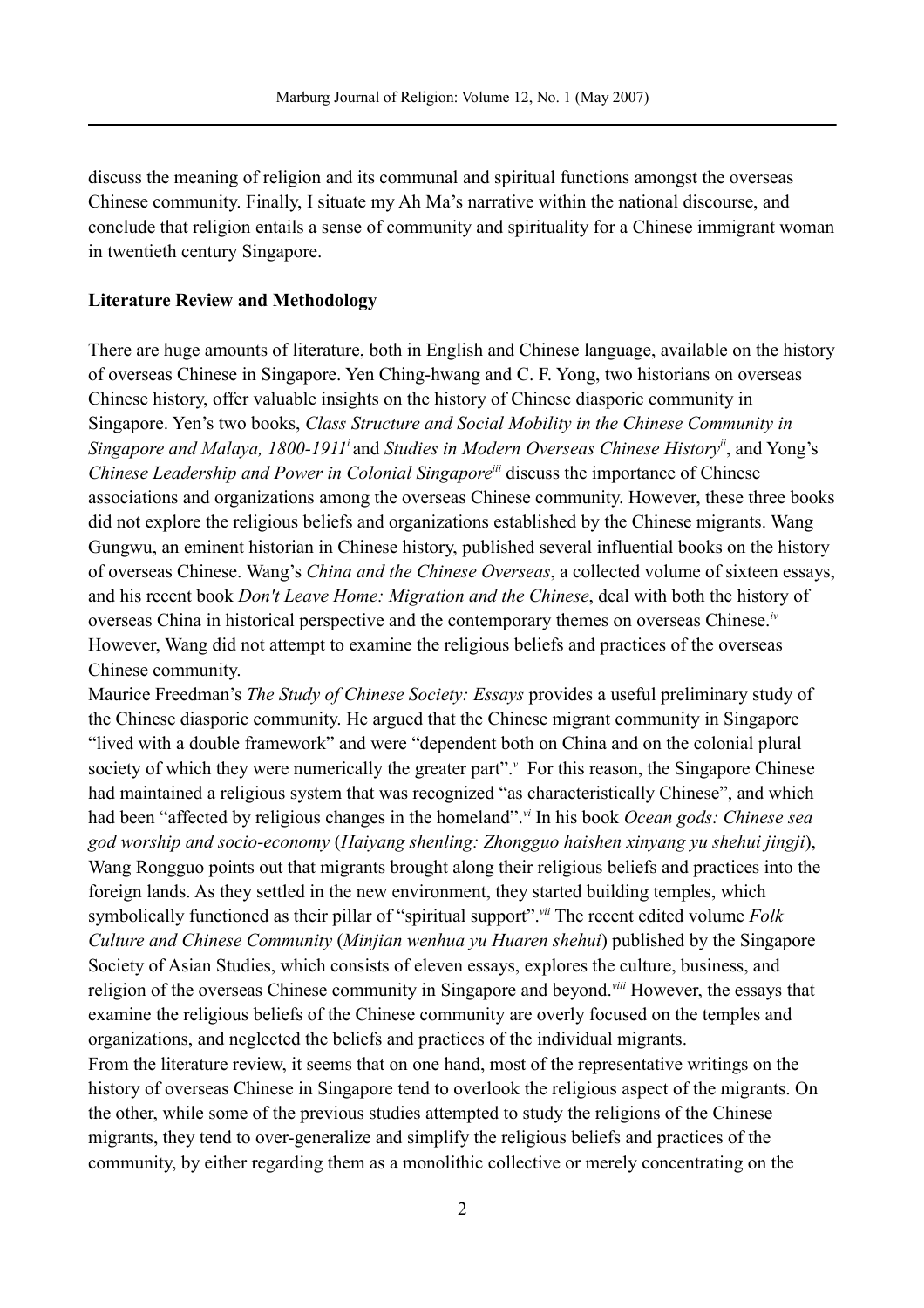temples and organizations. Religious beliefs and practices vary considerably from one individual to another. With this background, this study, by scrutinizing the religious beliefs and practices of my Ah Ma as told to me, attempts to fill some of these gaps.

The oral interviews with my Ah Ma (Mdm Kok) and my mother (Mdm Chan) constitute the basis of this study. *ix* These informal and loosely structured interviews offer valuable insights to the religious beliefs and practices of the overseas Chinese community in general and my Ah Ma in particular. A limitation to the use of these oral sources is that my Ah Ma, due to old age, had forgotten some of the details of the things that had happened to her. Nonetheless, her oral account remains useful material for this study. In addition, I supplement the two interviews with both English and Chinese secondary works, to construct a lesser-known dimension of the Chinese diasporic community in twentieth century Singapore.

#### **Ah Ma's Migration to Singapore and her Migrant Experience**

Ah Ma was born in 1932 in China, Fujian Province. Shortly after her birth, she was given away to an unmarried female family friend who became known as her foster mother. *<sup>x</sup>* The poor living conditions and widespread poverty during the first three decades of the twentieth century caused hardship among the Chinese population. For reasons of survival, many had to migrate and seek livelihood elsewhere. Ah Ma's family circumstances were poor and could hardly meet their subsistence needs. As such, her foster mother had no choice but to bring her to leave their homeland in search of employment opportunities in Singapore.

In 1935, Ah Ma at her tender age of four with her foster mother, traveled from Fujian to Singapore by ship. Conditions on the ship were bad. She and her foster mother had to overcome food shortage, overcrowding, and seasickness. According to Ah Ma, there were then no regulations on migration to Singapore.<sup>*xi*</sup> Therefore, no passport was required to travel from China to Singapore and vice versa. The absence of migration restrictions encouraged a substantial number of Chinese migrants to come over to the island in search for greater employment and business opportunities. Ah Ma could not recall how long exactly was the sea journey before she and her foster mother reached Singapore.

Upon their arrival in Singapore, Ah Ma and her foster mother had to source for two important necessities—food and accommodation. Ah Ma's foster mother rented a small room in a house located in Tanjong Pagar. They rented the smallest bedroom situated at the corner of the house, which cost them a few dollars a month. Living conditions were harsh, characterized by crowding, poor sanitation, and lack of hygiene. Due to the lack of a dining area, Ah Ma and her foster mother even had to consume their meals in the bedroom. They also did not have a bed and hence had to sleep on a mat on the floor. Life was very difficult for my Ah Ma. As her foster mother was often out at work and seldom around with her, she had to learn to look after herself at her very young age. Fortunately, the landlord was very kind and accommodating, and she often cooked and offered food to my Ah Ma.

The fall of Singapore and the Japanese occupation from 1942 to 1945 was a time of anxiety and hardship for Ah Ma and her foster mother. The food ration given to them by the Japanese military government was barely sufficient. Ah Ma and her foster mother had to source for sweet potatoes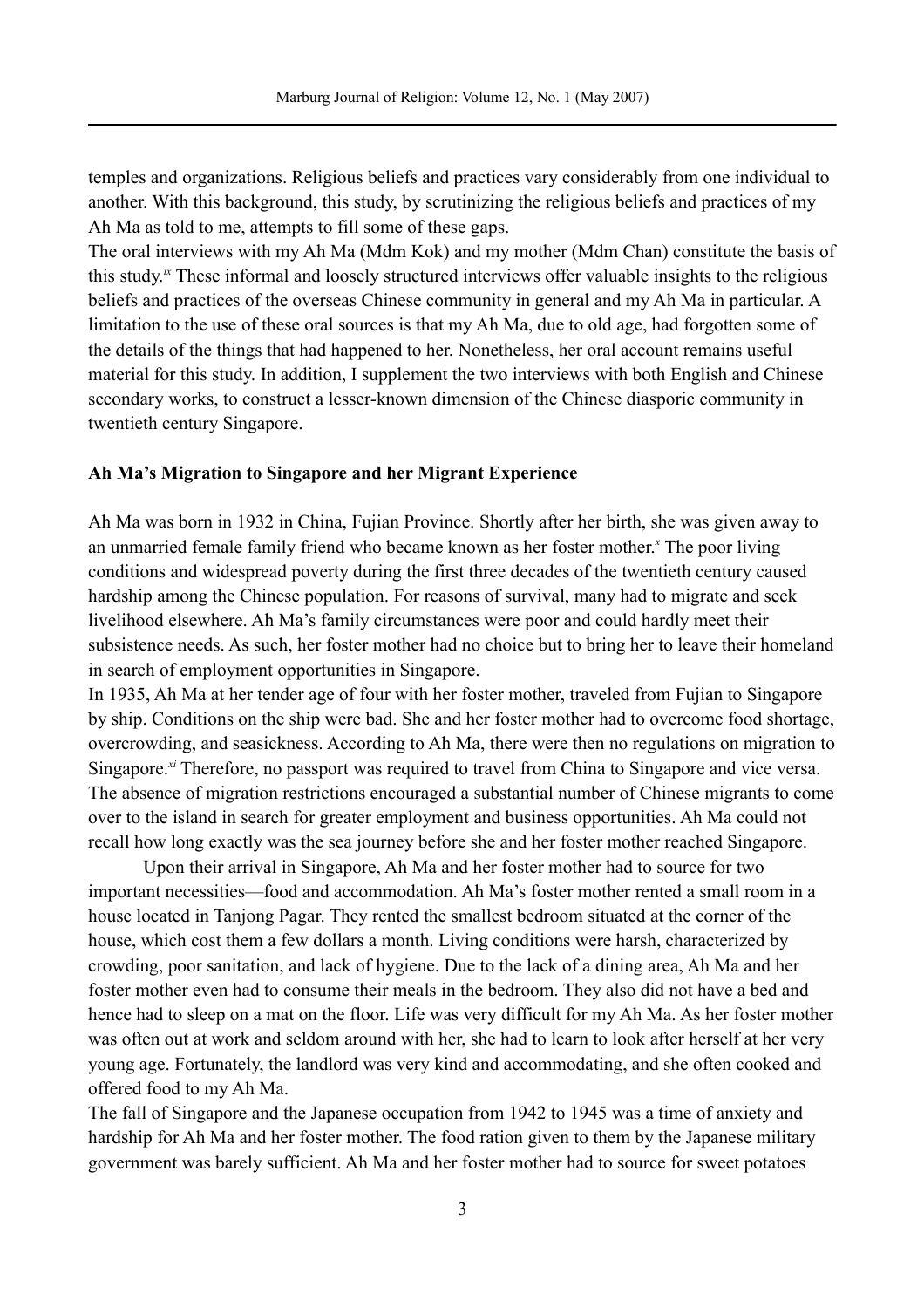and tapioca to supplement their diet. The Japanese occupation was a time of fear and uncertainty. Fearing harassment from the Japanese soldiers, Ah Ma hardly stepped out of the house during the three and a half years of occupation.

After the Japanese occupation, Ah Ma started to work in a farm in Hai Lam Swa (present-day Bishan). She had to water and fertilize the vegetables, take care of the banana trees, and feed the pigs. Working in a farm was certainly not an easy task. Ah Ma could still recall having to wake up very early around 5am every morning and travel from her home in Tanjong Pagar to the farm in Hai Lam Swa. At the farm, she needed to draw water from the well to water the vegetables, and even had to collect human wastes as fertilizer. Having to collect and distribute human wastes in the planting fields as fertilizer was a nauseating experience for Ah Ma. With the monthly salary received, Ah Ma was able to help her foster mother to pay for the rental and food. She was also able to save up some money to buy some new clothes to replace the old and tattered ones. Ah Ma was married to my grandfather in 1950. Life was slowly changing for the better after her marriage. My grandfather worked in shipyard and earned about \$4 a day. He would give her money to pay for the room rental and the household expenses. My Ah Ma and grandfather then decided to rent a bigger room in the same house, which cost them around \$17 a month. There, my uncle and aunt were born. By the time when my Ah Ma was pregnant with my mother, she and my grandfather decided to move from the rented room in Tanjong Pagar to a bigger attap house in Siglap Road. Unfortunately, the attap house was often flooded and caused a lot of inconvenience. Ah Ma pointed out that whenever there was flood, the whole family had to sit on the bed and wait for the water to recede. Consequently, they decided to move to a two-room apartment in See Ka Teng (present-day Tiong Bahru).

The family stayed there for a couple of years before moving back to the Tanjong Pagar area. My grandfather then decided to use his savings in the Central Provident Fund (CPF) account to purchase a flat in Clementi. In the 1970s, the whole family moved to Clementi Avenue One and stayed there for the next twenty years. After their marriage, my first uncle, my aunt, and my mother established their own family and had their own houses. My Ah Ma continued to stay in Clementi with my second uncle before she finally sold the flat and moved into a new apartment at Bukit Batok in 1997.

Ah Ma's migration to Singapore and her migrant experience was one of hardship, poverty, and at times, uncertainty. She had to overcome the poor living conditions and the harsh working environment to earn enough money to pay for her accommodation and food. While Ah Ma's life slightly improved after her marriage to my grandfather, the family did not have a permanent housing and often had to move for one reason or another, until they finally purchased a flat in the 1970s. In times of hardship, poverty, and uncertainty, religion played an important role in shaping Ah Ma's migrant experience.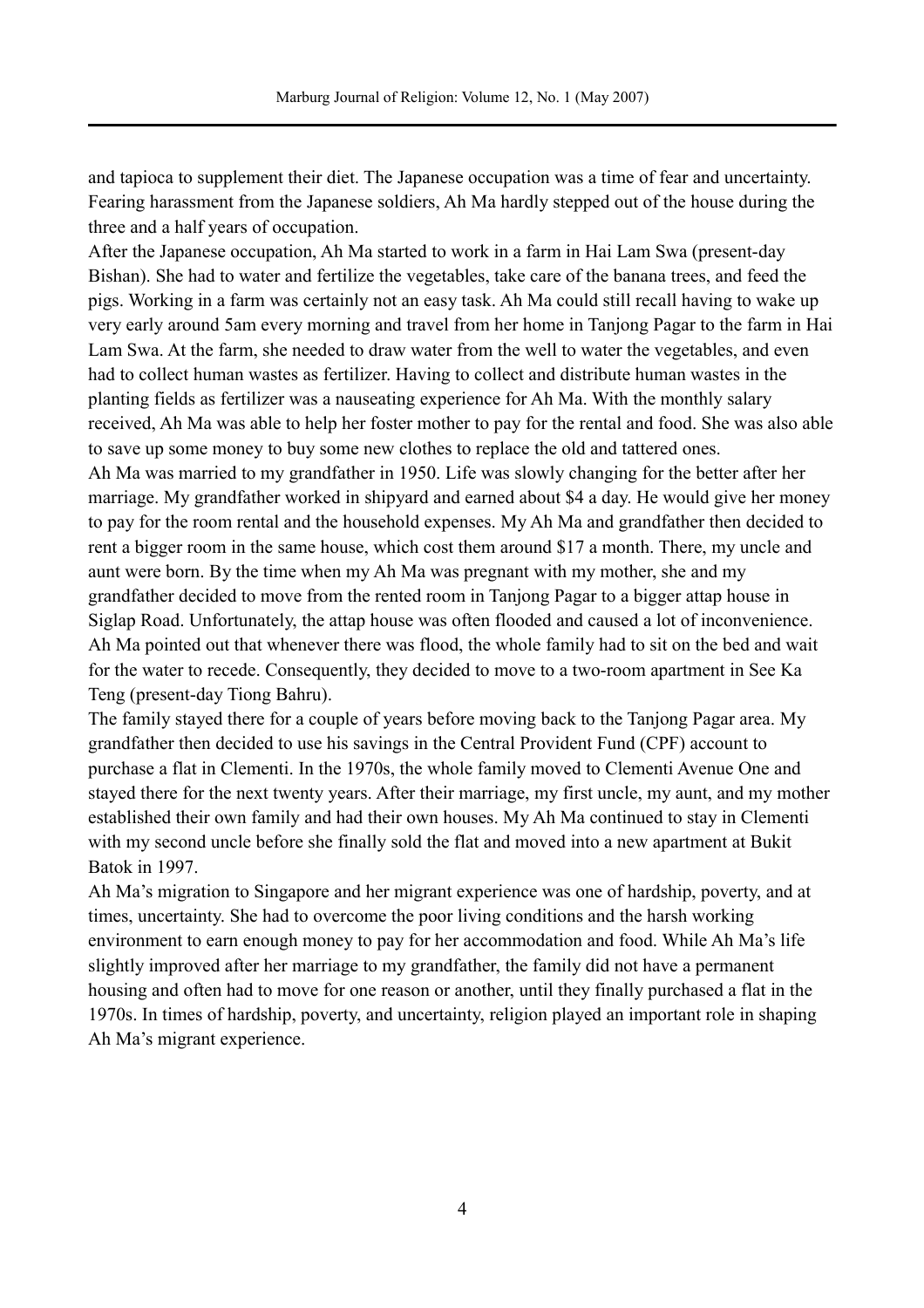# **Finding Meaning in Religion**

Upon reaching Singapore, Ah Ma and her foster mother went to Tian Hock Keng Temple to give thanks to Mazu.*xii* Established in 1840 by the Hokkien migrants, Tian Hock Keng Temple was (and remains) one of the oldest Chinese temples in Singapore.*xiii* Many Chinese immigrants, including my Ah Ma, believed that Mazu is the patron deity of the sea. Hence, many Chinese migrants who arrived safely in Singapore by sea would go to the Tian Hock Keng Temple to make offerings to Mazu.

What does religion mean to the overseas Chinese community in general and my Ah Ma in particular? According to my Ah Ma, she inherited her religious beliefs and practices from her foster mother. When Ah Ma was young, she often followed her foster mother to participate in religious ceremonies and festivals (*toa li ji*), and to worship in local Chinese temples. Ever since then, she adopted such religious beliefs and practices from her foster mother and accepted them as an essential part of her life.



**Plate 1:** Tian Hock Keng Temple **Plate 2:** Mazu

To my Ah Ma, religion is the "belief in a transcendent being who can watch over her and her family, and bring them happiness, protection, safety, and wealth".*xiv* While she calls herself a Buddhist, her idea of "Buddhism" is very much referring to Chinese syncretic religions consisting of Buddhist, Confucianist, and Taoist elements (*sanjiao heyi*). There is no central doctrine or canonical text in her "Buddhist" beliefs. She neither takes refuge in the Triple Gems—Buddha, Dharma, and Sangha —nor recite any Buddhist scriptures. To her, "Buddhist" belief means:

As long as I do good deeds and do not harm others, the Buddhas, Bodhisattvas, and gods will protect my family and me. When I need any help, I will just go to them and they will help me by answering my prayers.*xv*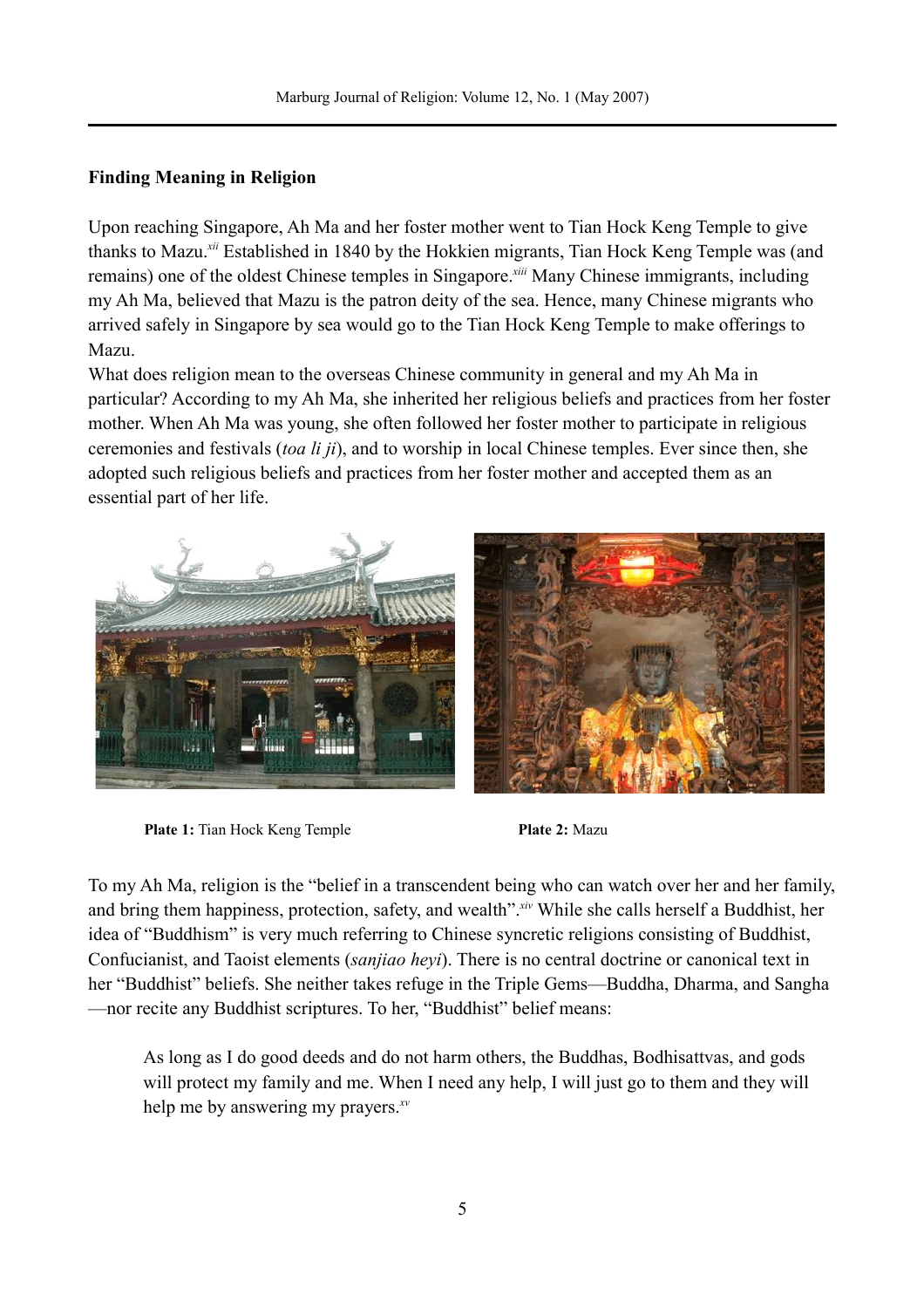Vivienne Wee, in her seminal research on Buddhism in Singapore, points out that despite about fifty percent of the Singaporean population declare themselves as "Buddhists" and use a single religious label, they "do not in fact share a unitary religion".<sup>*xvi*</sup> She suggests that "'Buddhist' systems as practiced in Singapore must therefore be considered in the larger context of Chinese religious behaviour".<sup>*xvii*</sup> For this reason, for a significant number of Singaporean "Buddhists" such as my Ah Ma, the word "Buddhism" actually refers to Chinese syncretic religions. To most Chinese migrants including my Ah Ma, the meaning of religion was not a question of canonical orthodoxy or the attempt to seek after-life salvation. Religious beliefs were very important because they offered an answer to their very pragmatic concerns—happiness, protection, safety, and wealth—and provided a source of comfort, inspiration, and even solace.*xviii*

# **Communal and Spiritual Functions of Religious Beliefs and Practices**

Ah Ma took part in many "non-Buddhistic" festivals and ceremonies, including the birthday celebrations of the various deities such as Guan Yin (Goddess of Mercy), Mazu, Tian Gong, and Toa Pek Kong; Cheng Beng Festival;<sup>xix</sup> and Hungry Ghost Festival (*Zhongyuanjie*). On the birthdays of the deities, she would usually go to the Tian Hock Keng Temple or the Waterloo Street Guanyin Temple (*Simalu Guanyinmiao*) to pray. Therefore, it was not surprising that she also engaged in several "non-Buddhistic" practices such as burning of joss-papers, drawing divine lots, fortune telling, and spirit mediumship.<sup> $x$ </sup> These religious practices took place both at the altar in her home and at the temples. To my Ah Ma, the burning of joss paper symbolized the "offering of money to the deities and the ghosts", while the drawing of divine lots, fortune telling, and spirit mediumship were the various methods to "seek help and guidance from the divine beings".*xxi* These practices were thus sacred and very important to her.



**Plate 3:** Waterloo Street Guanyin Temple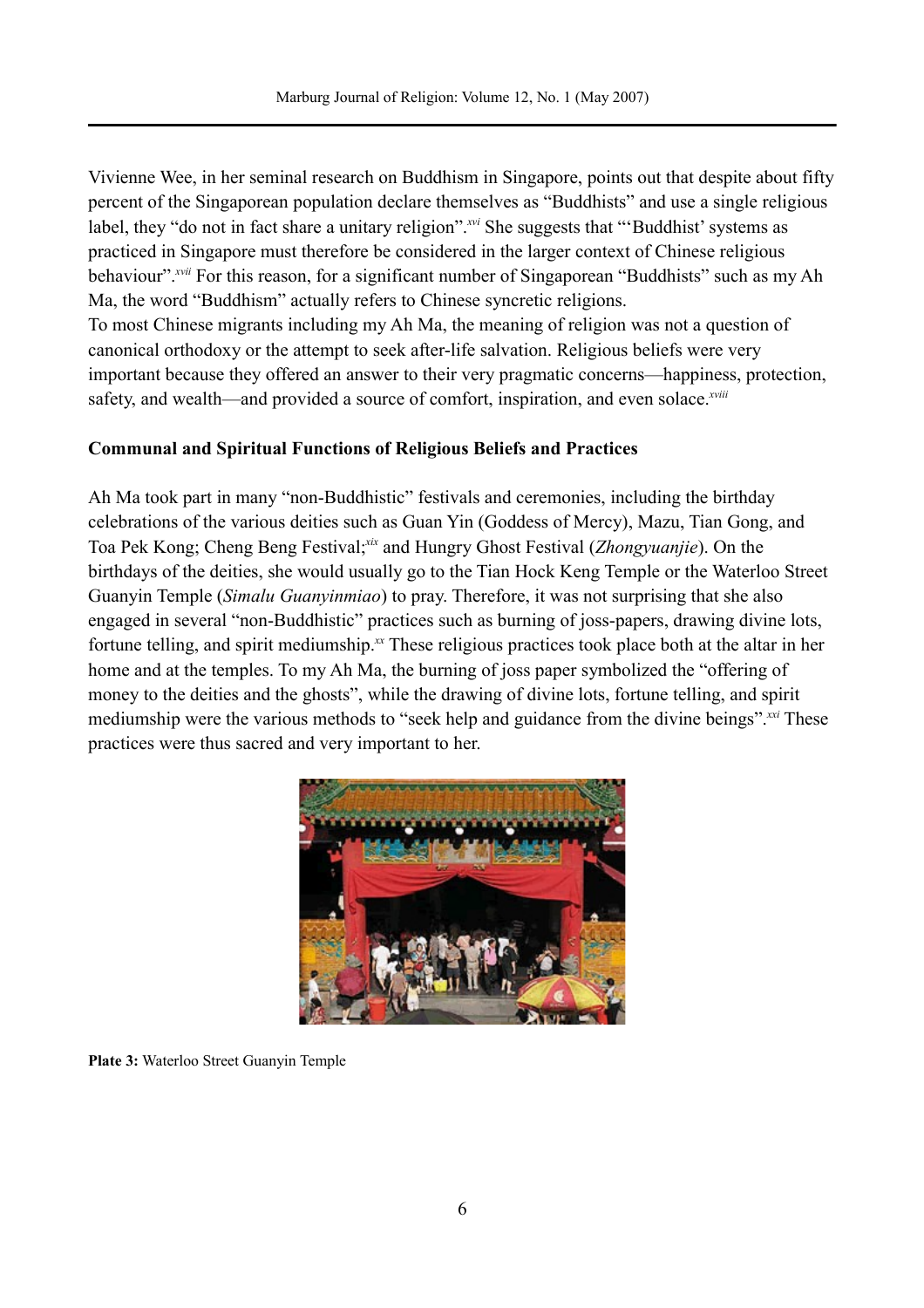The functions of religious beliefs and practices can be analyzed as follows. Firstly, religious beliefs and practices contributed to the shaping of a Chinese communal identity. As Ah Ma points out:

We participate in religious festivals and ceremonies not just because of our religious beliefs but also because of our Chinese communal identity. When we get together to pray and celebrate any festival or ceremony, we always remember that we are Chinese and that our culture and religion came from China.*xxii*

In other words, religious beliefs and practices played an important role in building a sense of community, identity, and solidarity among the Chinese migrant community. When they gathered and participated in such occasions and rituals, they saw themselves not just as religious believers professing the same faith, but also as ethnically Chinese.

Secondly, religious beliefs and practices have a spiritual function. For the majority of the overseas Chinese community, religion was their source of comfort, refuge, and solace. Ah Ma added that "whenever the Chinese migrants experienced crisis, difficulties, or hardship, or when they received promotion or achieved success, they would offer prayers at a local temple".*xxiii* On one hand, the spiritual function of religion provided emotional support for the distressed migrants and offered them a sense of hope and optimism in a place far away from home. On the other, while the migrants regarded success as a result of their individual endeavor, they also saw it as the divine providence of the deities from above. Religion therefore served a very important spiritual function in the lives of the Chinese immigrants.

#### **Situating Ah Ma's Narrative within the National Discourse**

In the national discourse, better known as the "Singapore Story", Singapore's history is simplified into six time periods: 1819-1945 Colonial Period; 1945-1955 Political Awakening; 1955-1961 Communist Threat; 1961-1963 Battle for Merger; 1963-1965 Merger Years; and 1965-Present From Survival to Progress.<sup>*xxiv*</sup> The overemphasis on the major political developments and leadership of the People's Action Party (PAP) in the "Singapore Story" is, as Loh Kah Seng suggests, "an important legitimizing instrument in sustaining the hegemony of the governing [PAP]".*xxv* Indeed, the narratives of individuals have been silence in the dominant national discourse. The individual consciousness and complexities of the Chinese migrants in Singapore in the nineteenth and early twentieth century are simplified into a broad time frame known as "1819-1945 Colonial Period" without taking into account their culture, identity, problems, religions, and so on. My Ah Ma's narrative demonstrates that Singapore's history is far more multifaceted, and therefore cannot be simply understood as the major political developments and leadership of the PAP. Chinese immigrants each have a different set of experiences, and religious beliefs and practices. To my Ah Ma, her migrant experience was one filled with hardship, poverty, and uncertainty. Religious beliefs and practices therefore provided her with a sense of community and spirituality. In times of crisis and difficulties, she was able to pray for divine intervention, and seek comfort and solace in her faith. Ah Ma's migrant experience and her religious beliefs and practices, thus reflect the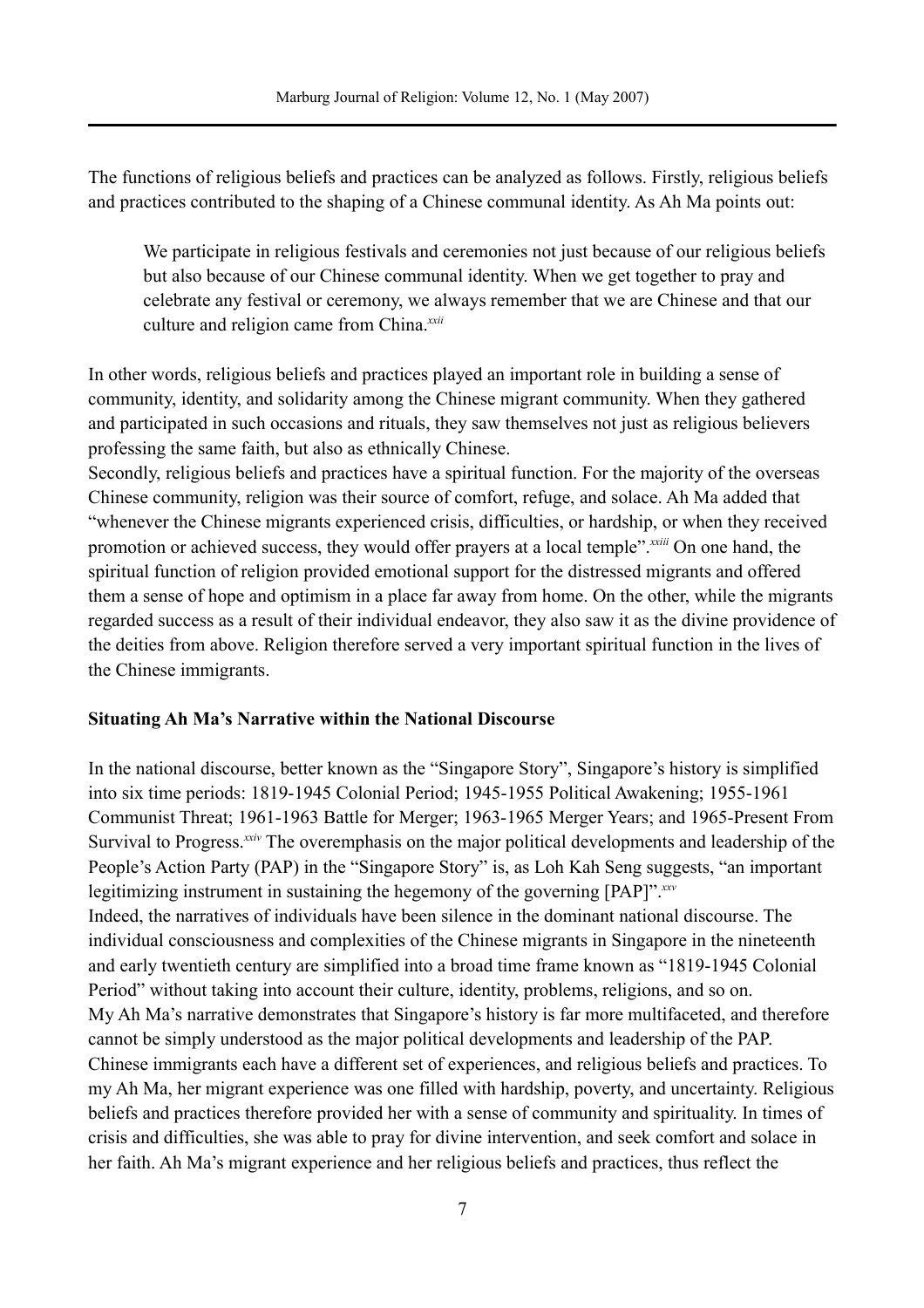broader experiences of Chinese immigrants in general and immigrant women in particular, that are absent in the "Singapore Story", and have yet to be told.

## **Conclusion**

This short essay neither does enough justice to illustrate the complexities of my family history nor the multifaceted life of my Ah Ma. As such, I have chosen to narrow my study to focus on just the religious beliefs and practices of my Ah Ma. This essay argues that religion played a vital role in shaping the communal identity and contributing to the spiritual well-being of the Chinese migrants. Communally, religion contributed to building a sense of community, identity, and solidarity among the Chinese migrant community. Spiritually, religion offered emotional support for the migrants and provided them with a sense of hope and optimism. For my Ah Ma, her migrant experience was one filled with hardship, poverty, and uncertainty. Therefore, Ah Ma's religious beliefs and practices gave her with a sense of communal identity and spirituality. Ah Ma's migrant experience and her religious beliefs and practices, which reflect the broader experiences of Chinese immigrants in general and immigrant women in particular, are absent in the national narrative. Her account therefore offers an alternative narrative to the "Singapore Story"—the national discourse—which is dominated by the major political developments and leadership of the PAP. This essay, by exploring the migrant experience, religious beliefs, and practices of my Ah Ma as told to me, has hoped to fill some of these gaps.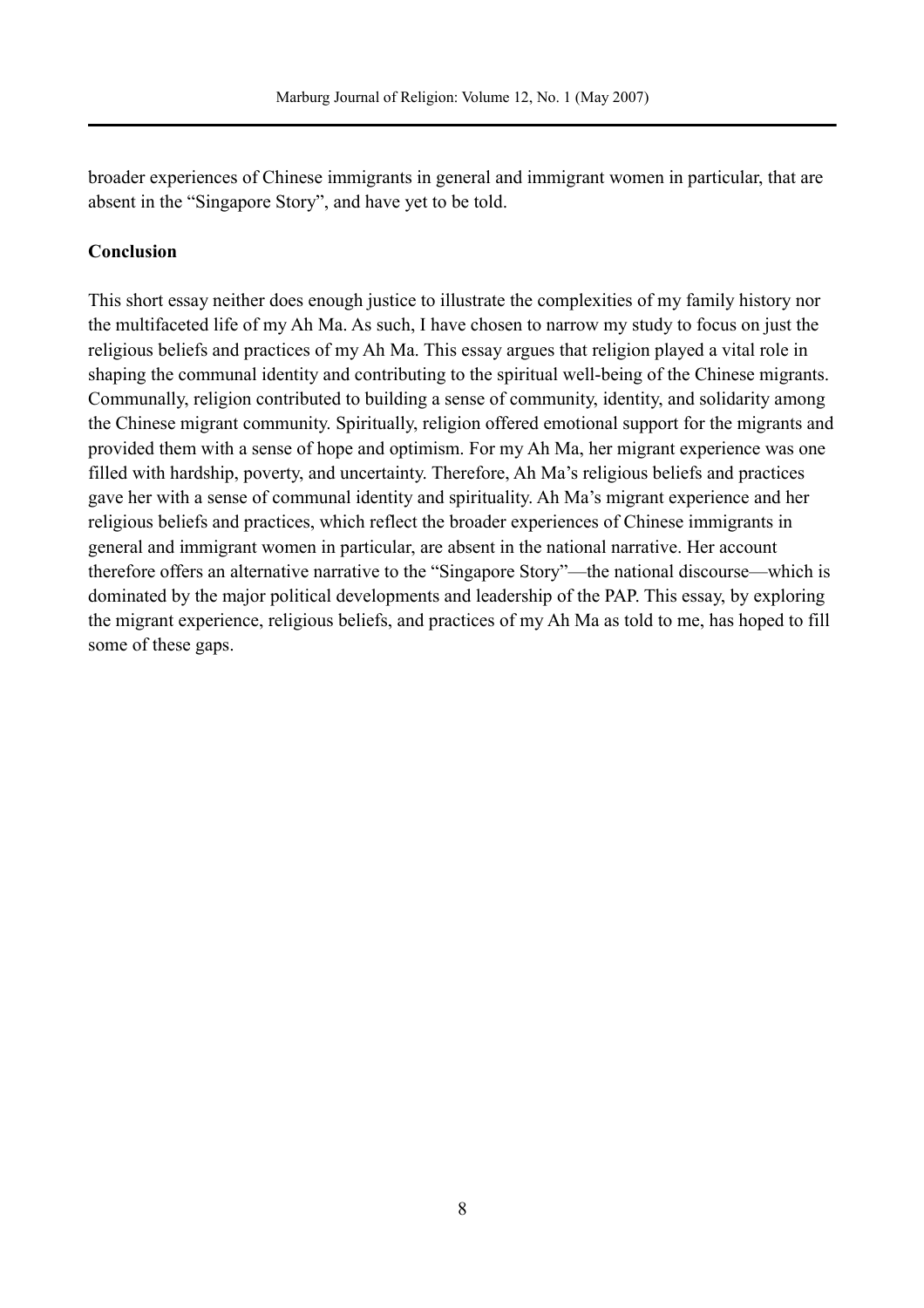#### **Notes:**

- i Yen Ching-hwang, *Class Structure and Social Mobility in the Chinese Community in Singapore and Malaya, 1800- 1911* (Adelaide: University of Adelaide, Centre for Asian Studies, 1983).
- ii Yen Ching-hwang, *Studies in Modern Overseas Chinese History* (Singapore: Times Academic Press, 1995).
- iii C. F. Yong, *Chinese Leadership and Power in Colonial Singapore* (Singapore: Times Academic Press, 1992).
- iv Wang Gungwu, *China and the Chinese Overseas* (Singapore: Times Academic Press, 1991); Wang Gungwu, *Don't Leave Home: Migration and the Chinese* (Singapore: Times Academic Press, 2001).
- v Maurice Freedman, *The Study of Chinese Society: Essays* (Stanford, Calif.: Stanford University Press, 1979), p. 163.
- vi Ibid.
- vii Wang Rongguo, *Haiyang shenling: Zhongguo haishen xinyang yu shehui jingji* [*Ocean gods: Chinese sea god worship and socio-economy*] (Nanchangshi: Jiangxi gaoxiao chubanshe, 2003), p. 159.
- viii Li Weiyi, ed., *Minjian wenhua yu Huaren shehui* [Folk Culture and Chinese Community] (Singapore: Singapore Society of Asian Studies, 2006).
- ix For brief information and synopsis of the interviews, see Appendix.
- x Mdm Kok, interview by author, 28 March 2007.
- xi Ibid.
- xii Ibid.
- xiii Xu Liying, "Zaiguojia yu shequn zhijian: Xinjiapo huaren miaoyu shehui gongneng de zhuanhuan—yi Tianfugong weili" [Between nation and community: The changing social functions of Chinese temples in Singapore—A Case study of Tian Hock Keng Temple], in *Minjian wenhua yu Huaren shehui*, p. 18; For a history of Tian Hock Keng Temple, see, for example *Bojing nanming: Tianfugong yu fujian huiguan* [Peaceful Waves from the Southern Seas: Tian Hock Keng Temple and the Fujian Association] (Singapore: Xinjiapo fujian huiguan, 2005).
- xiv Mdm Kok, interview by author, 28 March 2007.
- xv Ibid.
- xvi Vivienne Wee, "Buddhism in Singapore," in *Understanding Singapore Society*, eds. Ong Jin Hui, Tong Chee Kiong and Tan Ern Ser (Singapore: Times Academic Press, 1997), p. 130.
- xvii Ibid., p. 131
- xviii Mdm Kok, interview by author, 28 March 2007; Mdm Chan, interview by author, 29 March 2007.
- xix Cheng Beng Festival is a festival to remember, honour, and pay respect to one's deceased ancestors and family members.
- xx Mdm Kok, interview by author, 28 March 2007; Mdm Chan, interview by author, 29 March 2007.
- xxi Mdm Kok, interview by author, 28 March 2007.
- xxii Ibid.
- xxiii Ibid.
- xxiv See *The Singapore Story: Overcoming the Odds* (Singapore: Ministry of Information and the Arts, 1998); Singapore Infomap, *The Singapore Story: Overcoming the Odds*, [http://www.sg/explore/multimedia\\_story.htm](http://www.sg/explore/multimedia_story.htm) (accessed 30 March 2007).
- xxv Loh Kah Seng, "Within the Singapore Story: The Use and Narrative of History in Singapore," *Crossroads* 12, 2 (1998): 1.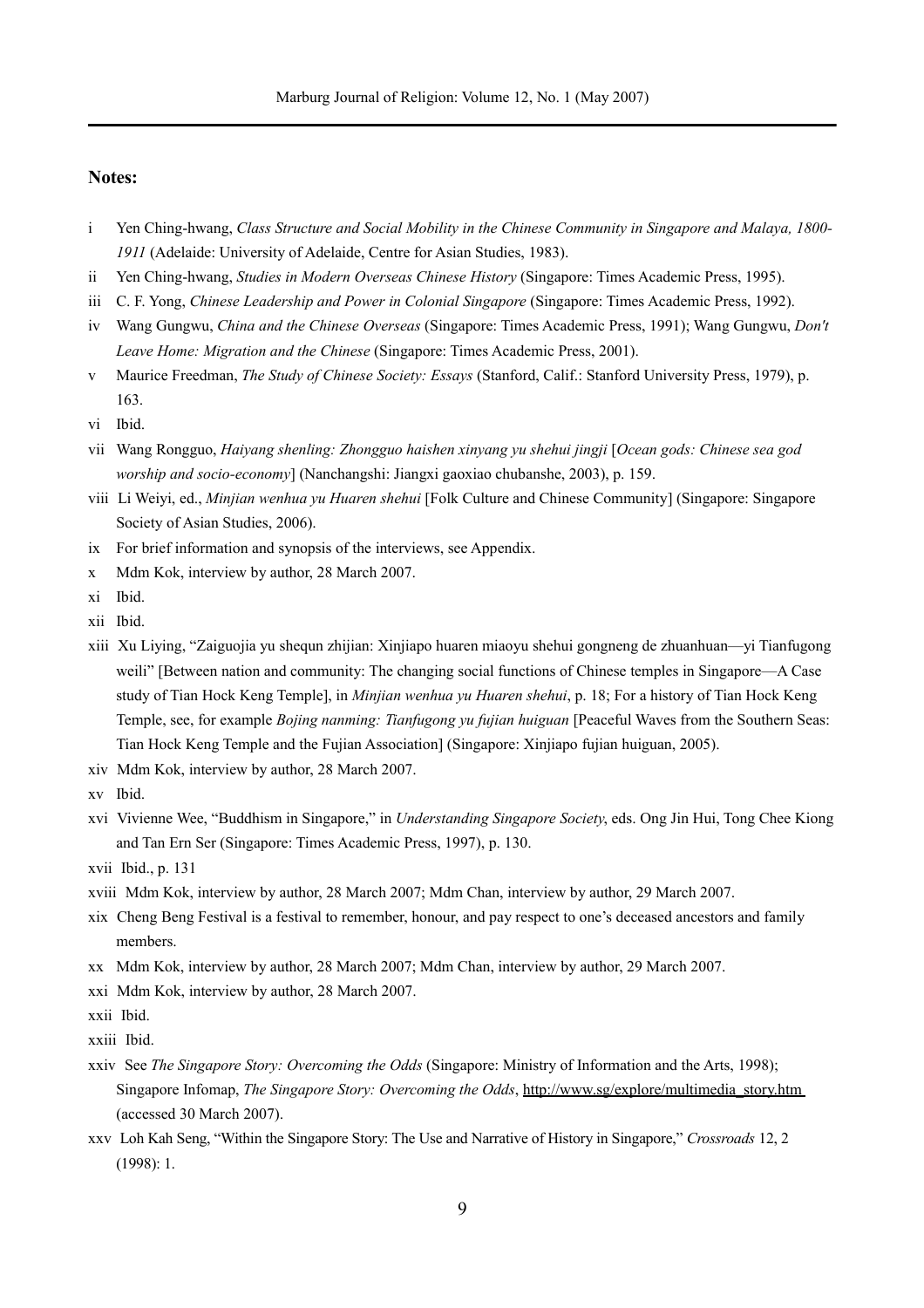# **Appendix:**

# **Brief Information and Synopsis of Interviews:**

| <b>Interviewee</b>               | Mdm Kok            |
|----------------------------------|--------------------|
| Born                             | 1932               |
| Location                         | <b>Bukit Batok</b> |
| Date                             | 28 March 2007      |
| <b>Interviewer</b>               | Jack Chia          |
| <b>Medium</b>                    | Hokkien            |
| Running Time (hh:mm:ss) 00:34:21 |                    |

**Synopsis** Personal background. Left China in 1935 at the age of four. Sea journey to Singapore. Stayed in Tanjong Pagar with her foster mother. Several Chinese temples were present in Singapore when she arrived. Regards herself as a Buddhist. Prayed to Mazu at Tian Hock Keng Temple. Followed her foster mother to participate in religious ceremonies and festivals, and worship in local Chinese temples Life was difficult for a Chinese immigrant woman. Participated in religious festivals and ceremonies. Memories of Second World War. Started to work in a farm in Hai Lam Swa after the war. Religion contributed to a sense of community and solidarity among the Chinese community. Pray to the deities for protection, comfort, and solace.

| <b>Interviewee</b>                      | Mdm Chan      |
|-----------------------------------------|---------------|
| <b>Born</b>                             | 1956          |
| Location                                | Depot Road    |
| Date                                    | 29 March 2007 |
| <b>Interviewer</b>                      | Jack Chia     |
| <b>Medium</b>                           | Mandarin      |
| <b>Running Time (hh:mm:ss)</b> 00:30:42 |               |

**Synopsis** Personal background. Second daughter of Mdm Kok. Born in Singapore. Inherited the religious beliefs and practices from her mother. Continue to participate in most of the religious festivals and ceremonies, including the birthday celebrations of the various deities such as Guan Yin (Goddess of Mercy); Cheng Beng Festival; and Hungry Ghost Festival. Also, she carries on some of the religious practices such as the burning of joss-papers.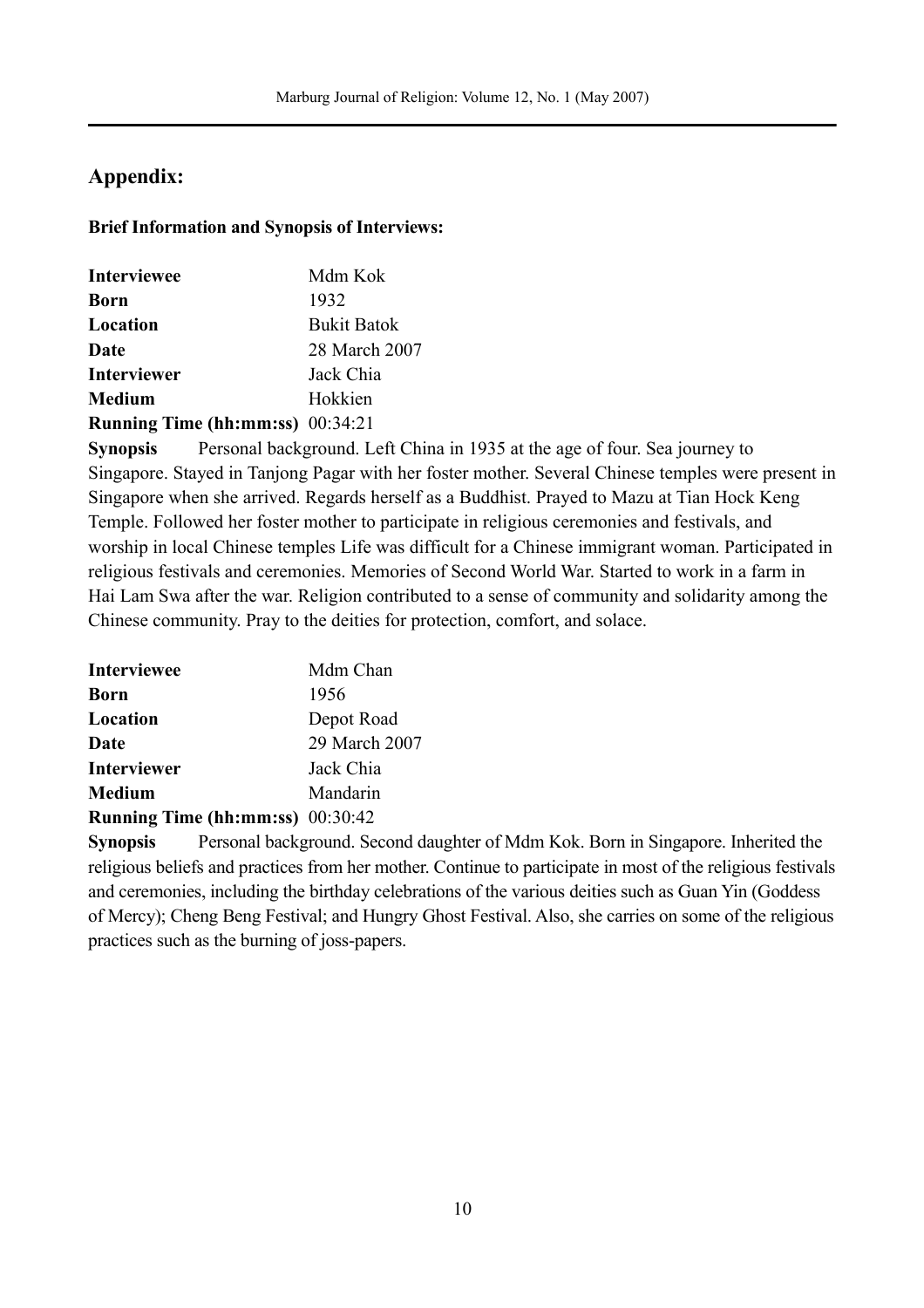# **Charcter Glossary:**

| Cheng Beng (Festival) | 清明节    |
|-----------------------|--------|
| Guan Yin              | 观音     |
| Hai Lam Swa           | 海南山    |
| Mazu                  | 妈祖     |
| sanjiao heyi          | 三教合一   |
| See Ka Teng           | 四脚亭    |
| Simalu Guanyinmiao    | 四马路观音庙 |
| Tanjong Pagar         | 丹戎巴葛   |
| <b>Tian Gong</b>      | 天公     |
| Tian Hock Keng        | 天福宫    |
| toa li ji             | 大日子    |
| Toa Pek Kong          | 大伯公    |
| Zhongyuanjie          | 中元节    |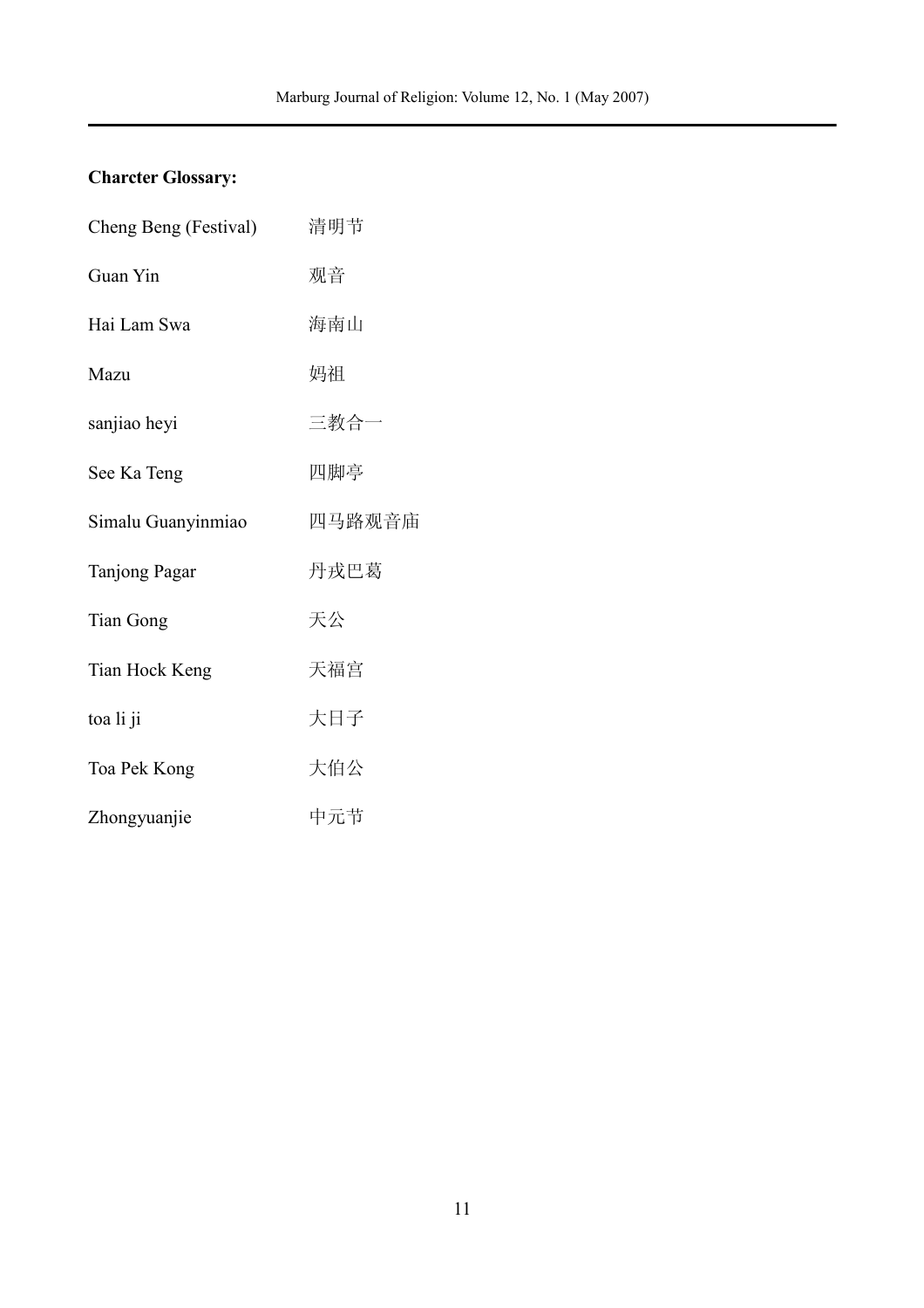## **Literature:**

Primary Sources:

- Mdm Chan. Interview by author, 29 March 2007, Singapore.
- Mdm Kok. Interview by author, 28 March 2007, Singapore.

# Secondary Sources:

- *Bojing nanming: Tianfugong yu fujian huiguan* 波靖南溟: 天福宮与福建会馆 [Peaceful Waves from the Southern Seas: Tian Hock Keng Temple and the Fujian Association]. Singapore: Xinjiapo fujian huiguan, 2005.
- Freedman, Maurice. *The Study of Chinese Society: Essays*. Stanford, Calif.: Stanford University Press, 1979.
- Li, Weiyi 李纬毅, ed. *Minjian wenhua yu Huaren shehui* 民间文化与华人社会 [Folk Culture and Chinese Community]. Singapore: Singapore Society of Asian Studies, 2006.
- Loh, Kah Seng. "Within the Singapore Story: The Use and Narrative of History in Singapore." *Crossroads* 12, 2 (1998): 1-21.
- Singapore Infomap. *The Singapore Story: Overcoming the Odds*, [http://www.sg/explore/multimedia\\_story.htm](http://www.sg/explore/multimedia_story.htm) (accessed 30 March 2007).
- *The Singapore Story: Overcoming the Odds*. Singapore: Ministry of Information and the Arts, 1998.
- Wang, Gungwu. *China and the Chinese Overseas*. Singapore: Times Academic Press, 1991.
- Wang, Gungwu. *Don't Leave Home: Migration and the Chinese*. Singapore: Times Academic Press, 2001.
- Wang, Rongguo 王荣国. *Haiyang shenling: Zhongguo haishen xinyang yu shehui jingji* 海 洋神灵: 中国海神信仰与社会经济 [*Ocean gods: Chinese sea god worship and socioeconomy*]. Nanchangshi: Jiangxi gaoxiao chubanshe, 2003.
- Wee, Vivienne. "Buddhism in Singapore." In *Understanding Singapore Society*, eds. Ong Jin Hui, Tong Chee Kiong and Tan Ern Ser, 130-162. Singapore: Times Academic Press, 1997.